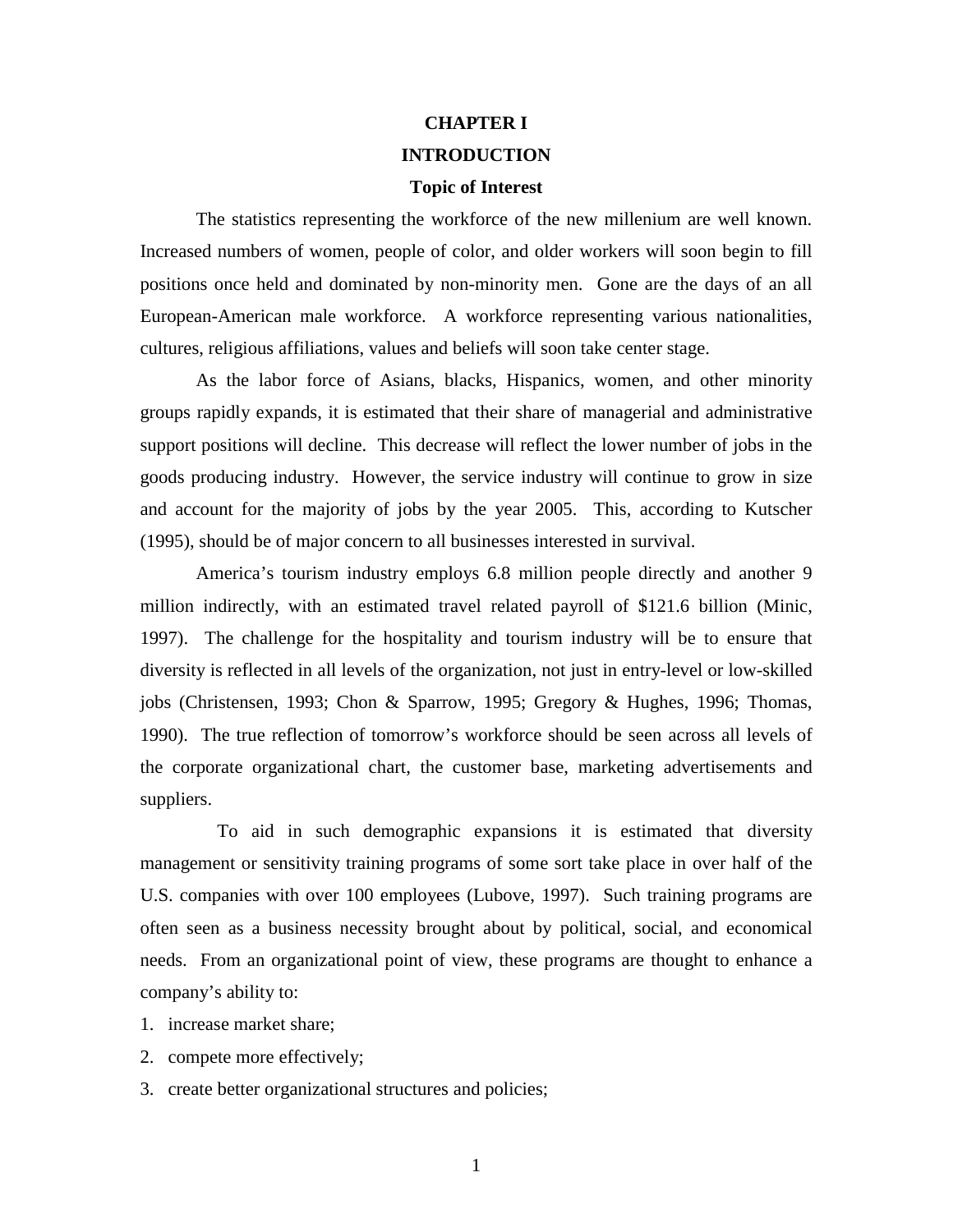- 4. enhance recruitment, retention, and development efforts;
- 5. move towards full utilization of all employees;
- 6. improve moral commitment;
- **7.** smooth transitions in mergers and acquisitions; and
- 8. be more responsive to technological and business climate changes (Wheeler, 1996).

Promoting diversity and/or sensitivity training programs does not come without expense. It is estimated that 10 billion dollars per year is spent attempting to alter attitudes and prepare firms for multicultural staffs and market places (Lubove, 1997). In the hospitality industry alone, Continental Airlines, Marriott International, Darden Restaurants, Ruby Tuesday, Inc., and Hyatt Hotels and Resorts have established diversity management programs and/or have created managerial positions specifically for the development and understanding of diversity issues (Hospitality Industry Diversity Institute, 1997).

The proper management of diversity presents challenges for companies across all aspects of human resources management, sales and marketing, finance, strategic management and operations. For companies considering implementing a diversity management program, justification comes by two means: 1) the company attempts to either be moral and give value to all individuals; or 2) the company understands the changing demographic patterns of the nation (Perceri, 1994; Thomas, 1990). Whether justification for implementing diversity management and/or sensitivity training programs is a moral or professional decision, it must be accomplished if companies are to become and/or remain competitive.

Regardless of the organization's motivation for implementing a diversity management or sensitivity training program, certain rewards are expected. As listed previously, perceived organizational benefits are well documented. However, there is little, if any, documentation of the individual benefits of such programs.

The purpose of this dissertation is to: 1) implement an empirical study designed to profile what diversity management training initiatives hospitality industry employees are involved in, identify who these employees are, and to identify what relationships exist between level of diversity management training involvement and the personal inputs and outputs of employees; 2) to contribute to the expanding body of literature on diversity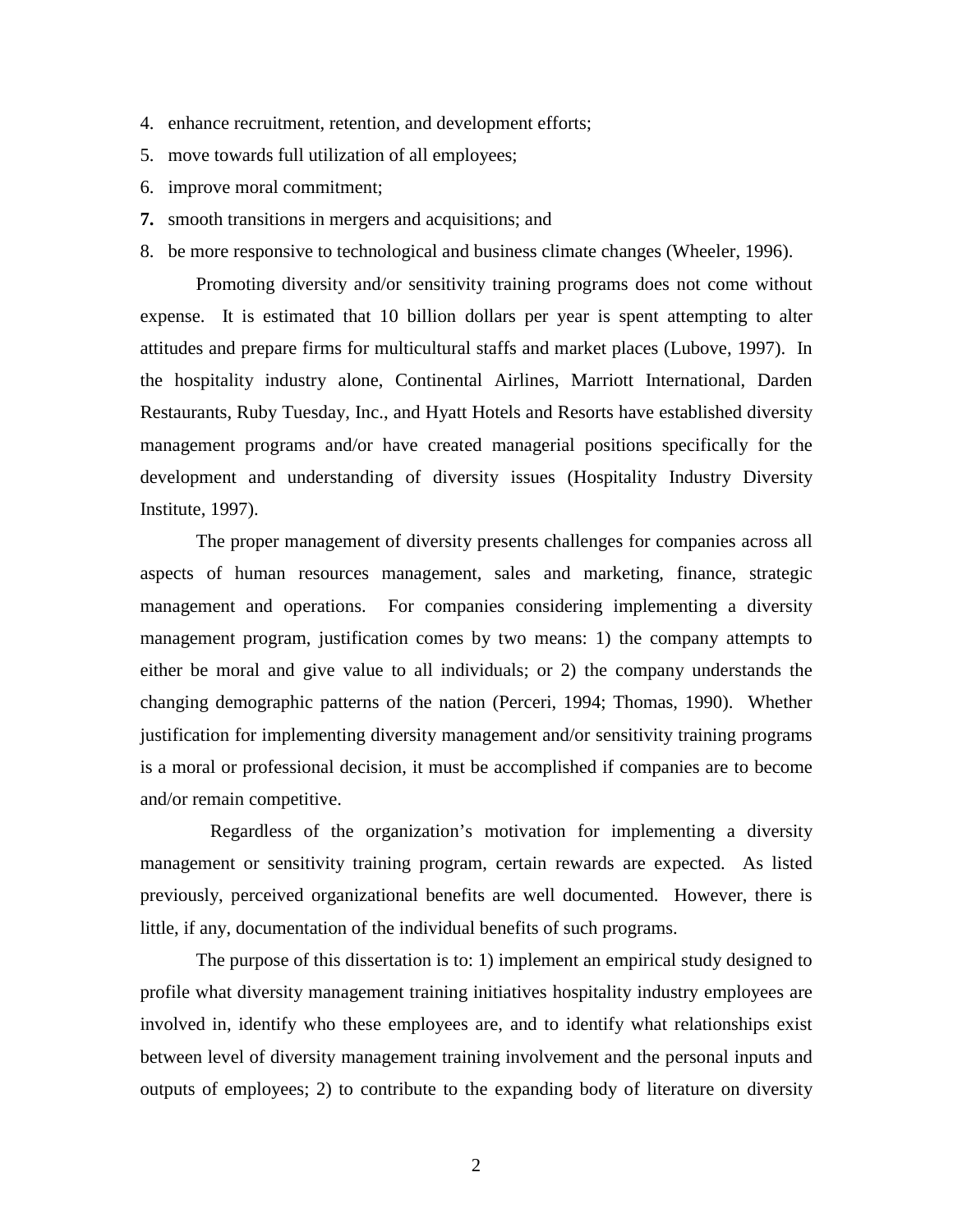management training programs; and 3) to gain a better understanding of the usefulness of diversity management programs in the hospitality industry.

This chapter will briefly describe the basic concepts used in the study, the significance of the current research and the problem statement. In conclusion, this chapter will describe the plan of the dissertation.

## **Terms and Definitions**

## Cultural Diversity

The representation, in one social system, of people with distinctly different group affiliations of cultural significance (Cox, 1993).

## Diversity

To some researchers, diversity is defined across a broad spectrum of individuals and, to others, it is narrowly focused. Cross, Katz, Miller, and Seashore (1994), stated that diversity deals with issues of racism, sexism, heterosexism, classism, ableism and other forms of discrimination at the individual, identity group, and system levels. Cox described diversity as the representation, in one social system, of people with distinctly different group affiliations of cultural significance (1993). Both Cox (1993) and Cross et al. (1994) presented narrowly focused definitions as they emphasized race, ethnicity and gender. Researchers such as Jamieson & O'Mara (1991) and Thomas (1991) supported the notion of a broader definition of diversity. A combination of demographics and psychographics provided more insight for Jamieson & O'Mara as they broadened the common interpretations of women and people of color to include characteristics such as values, beliefs, age, disabilities and education, to name a few. In 1991, in Beyond Race and Gender, Thomas stated that diversity "includes everyone. " Thomas expanded his definition of diversity to include age, personal and corporate background, education, function, personality, lifestyle, sexual preference, geographic origin, tenure with the organization, exempt or non-exempt status, and management or non-management (1991). Five years later, Thomas' definition simply stated that "diversity refers to any mixture of items characterized by differences and similarities" (1996).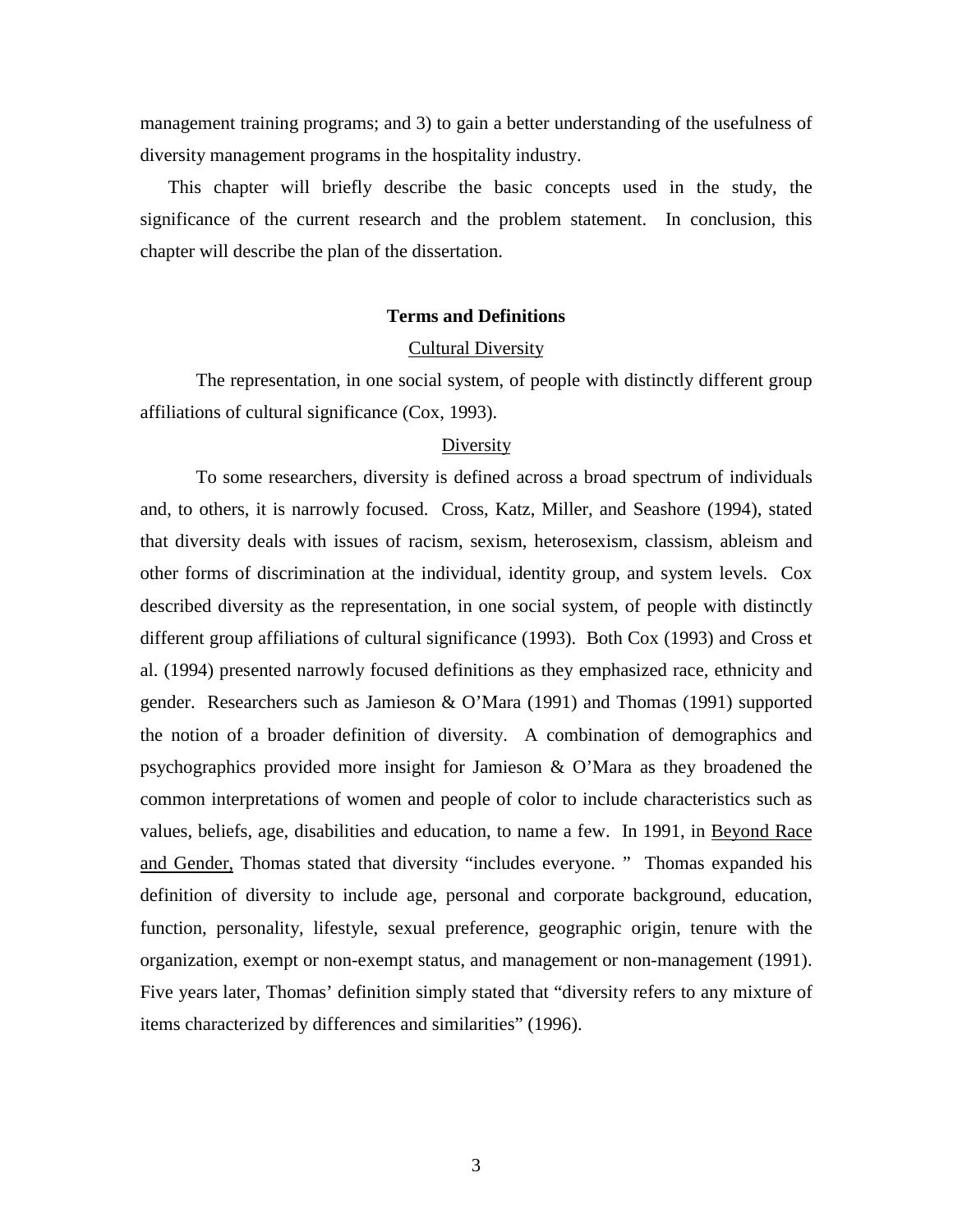## Diversity Climate

The diversity climate is the corporate atmosphere as defined by its interactions with minorities on the individual, group, and organizational level (Cox, 1993). These interactions take place on individual, group and organizational levels (Cox, 1993; Thomas, 1996). The phenomena that constitute diversity include the following, but are not limited to; prejudice feelings, stereotyping, personality, intergroup conflict, institutional bias, and various forms of integration (Cox, 1993).

## Diversity Management

Diversity management is the planning and implementation of organizational systems and practices to manage people so that the potential advantages of diversity are maximized while its potential disadvantages are minimized (Cox, 1993).

# Diversity Management Training

Management training is training in supervising and implementing employment practices (Horrigan, 1997). Examples of management training include conducting employee appraisals, managing employees, resolving conflict, following selection/hiring practices, and implementing regulations and policies. Diversity management training programs are behavioral in nature, strategically driven, pragmatic, based on a synergy model, attempt to affect the efforts of managerial practices and policies (Henderson, 1994), and promote a response to the diversity program in itself (Nemetz & Christensen, 1996).

## Diversity Management Training Initiatives

Diversity management training initiatives are various programs being implemented by organizations to support the maximum utilization of minority employees. Within the current study, these initiatives are expressed under the headings communication, education and training, employee involvement, career development and planning, performance and accountability, and corporate culture (Wheeler, 1996).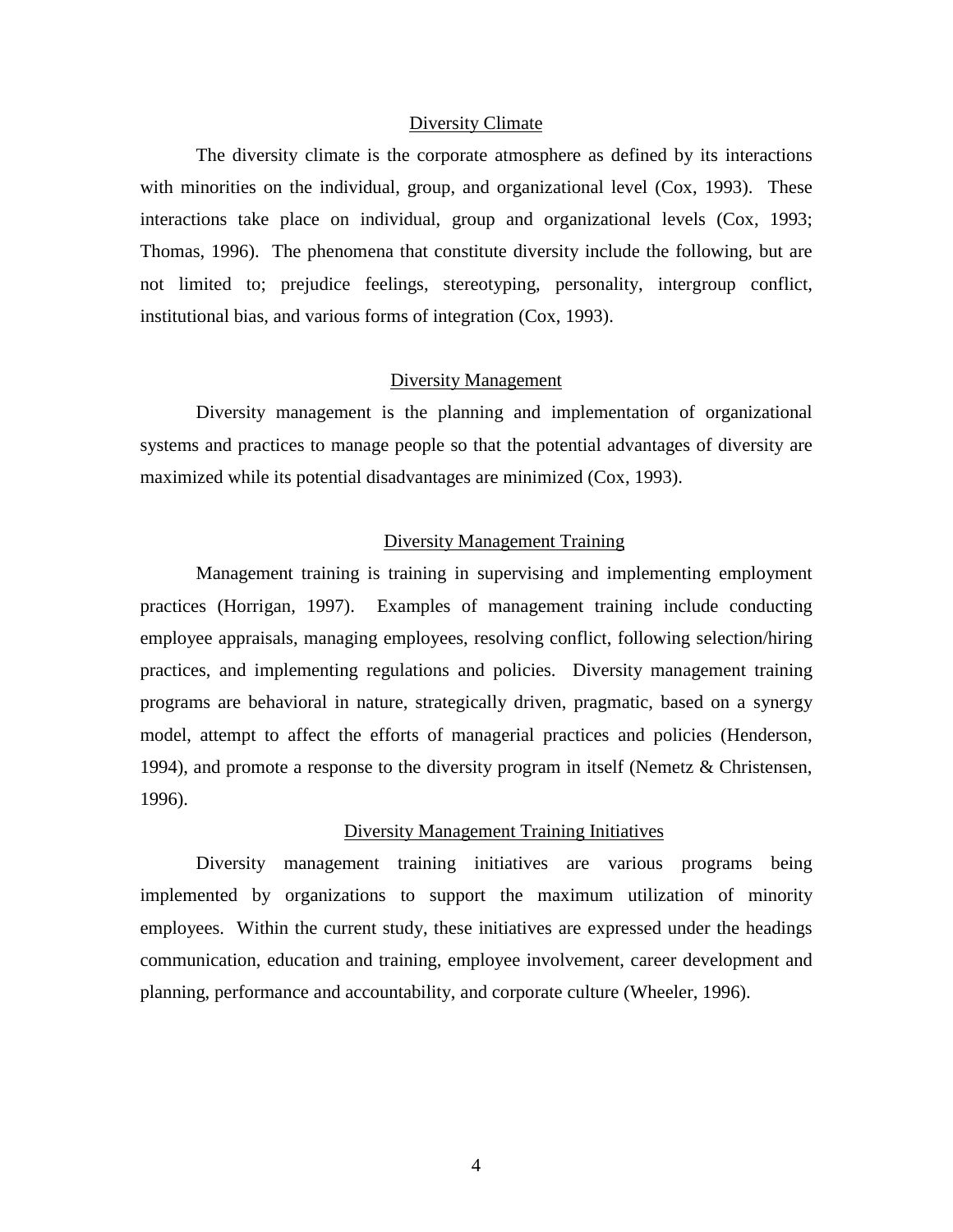#### Personal Inputs

Personal inputs are the contributions brought to an organization by individuals that entitle them to rewards or costs (Adams, 1965). Examples of personal inputs include, but are not limited to, age, education, effort, gender, job performance, loyalty, race, seniority and skill.

## Personal Outputs

Personal outputs are the positive or negative consequences that an individual receives in the course of the relationship (Adams, 1965). Examples of personal outputs include, but are not limited to, job/career satisfaction, organizational identification, job involvement, opportunity, compensation, and job performance ratings.

## Majority Group

A majority group signifies a group of individuals that, compared to minority group members, have historically held advantages in power and economic resources compared to minority group members (Cox, 1993).

# Minority Group

A minority group is a term used by sociologist to designate not a group's numerical representation, but rather its relative power and status in a society. A broad definition of this term can be based on groupings of similar physical and cultural traits and or group consciousness (Wagley & Harris, 1964).

## Sensitivity Training

Sensitivity training occurs when a company seeks to value differences, not manage them. Such programs place emphasis on the appreciation of differences and on the creation of an environment in which everyone feels valued and accepted. Sensitivity training programs are ethically driven and idealistic. These programs are built around a diversity model that assumes that the trainee group will retain its own identity (Henderson, 1994). Attitudes, minds and the corporate culture are affected, as opposed to practices and policies.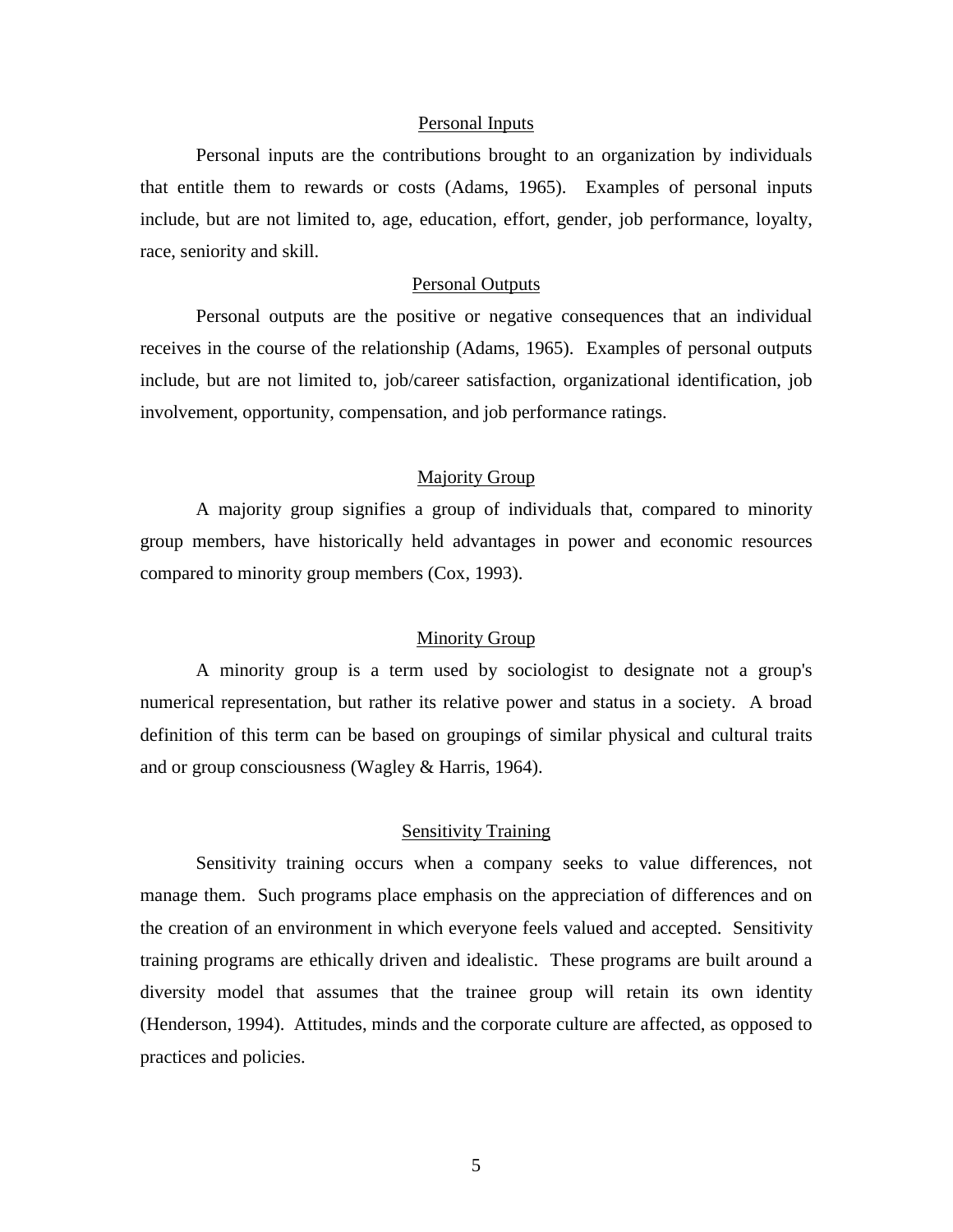## Racioethnic Identity

 Racioethnic identity is a label used to identify the differences of physical and cultural backgrounds among members of the same national origin (Cox, 1990). It is preferred over ethnic identity by researchers because it distinguishes people within a racial group and provides a richer profile of individuals.

## **Research Justification**

Justification for conducting a study that investigates the perceived benefits of diversity programs on the individual level follows.

- 1. Demographic shifts in the workforce create the need for companies to find out more about individuals and their attitudes towards diversity programs. An example of a statistical justification for such a study is found in Fullerton's 1995 *Employment Outlook: 1994-2005* article printed in the Monthly Labor Review. The following points are made:
- ♦ Changes in the economy equal changes in the workforce.
- ♦ The rate of growth in the women's labor force is expected to increase greater than that of men. By 2005, 48% of the workforce will be women.
- ♦ The Hispanic labor force will grow faster than that of the black labor force. The Hispanic and Asian population will grow by 48%.
- ♦ Minority employees will become a larger share of the new workforce, with immigrants representing the greatest increases. Nonwhites, women, and immigrants will make up more than 56% of the net editions to the workforce.
- ♦ White males will account for only 15% of the 25 million people who will have joined the workforce between the years 1985-2000.
- 2. Prejudice feelings and institutionalized discrimination remain alive and active in the workplace (Charles, 1994; Farrar, 1996; Thomas, 1990).
- 3. There is a lack of supporting research on minority perceptions within organizations. Few research articles have included race and/or gender as a topic of study or addressed the impact of diversity management programs (Dove, 1996; Ghiterlman, 1992; Gregory & Hughes, 1996; Peceri, 1994).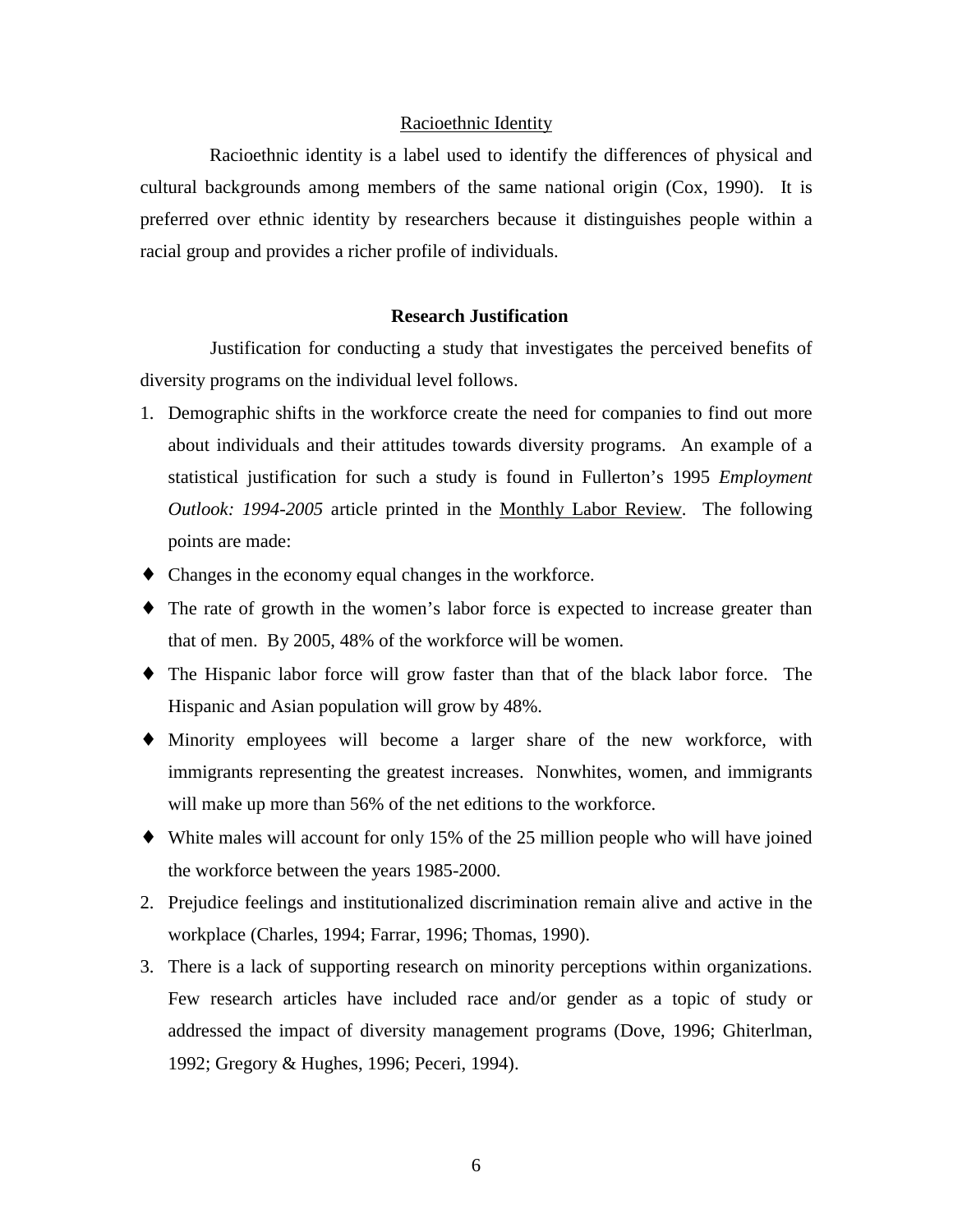- 4. Companies are spending top dollars on diversity programs and sensitivity training, with very few empirical studies supporting the program's perceived effectiveness on employees.
- 5. Given the large amount of money spent on training, surprisingly little effort has been directed toward tracing the results, let alone making training more effective and reliable (Haywood, 1992).
- 6. The final justification for such a study may be understood by the following thoughts. The only thing that is constant is change and change is taking place in the demographical representation of this nation. These changes affect the workforce pool, customer markets, and the average individual's way of thinking (Capowski, 1996; Christensen, 1993; Doka, 1996; Dove, 1996; Gamio & Sneed, 1992; Lubove, 1997). If companies are to take advantage of these new labor pools, niche markets, and creative new ways of thinking, they must begin with an understanding of the individuals behind these changes, specifically their employees (Cox, 1990; Gamio & Sneed, 1992; Quek, 1997).

The proposed study is a valuable means of evaluating the impact of diversity management training on individual employees in the work place. Being one of the few empirical studies conducted in the hospitality industry regarding diversity management training, this study has the potential to lend more insight on diversity management studies in the hospitality industry.

# **Problem Statement**

Rewards of diversity programs or sensitivity training in the ways previously listed represent benefits to the organization. It is believed that individuals also benefit from such programs, but exactly how is the question. There are few empirical studies identifying the benefits of implementing diversity management or sensitivity training programs on individual employees. The study seeks information from operations, sales and marketing, food and beverage, housekeeping and maintenance, and purchasing managers in the lodging industry regarding their involvement with diversity management training programs to answer two research questions.

The research questions are as follows: